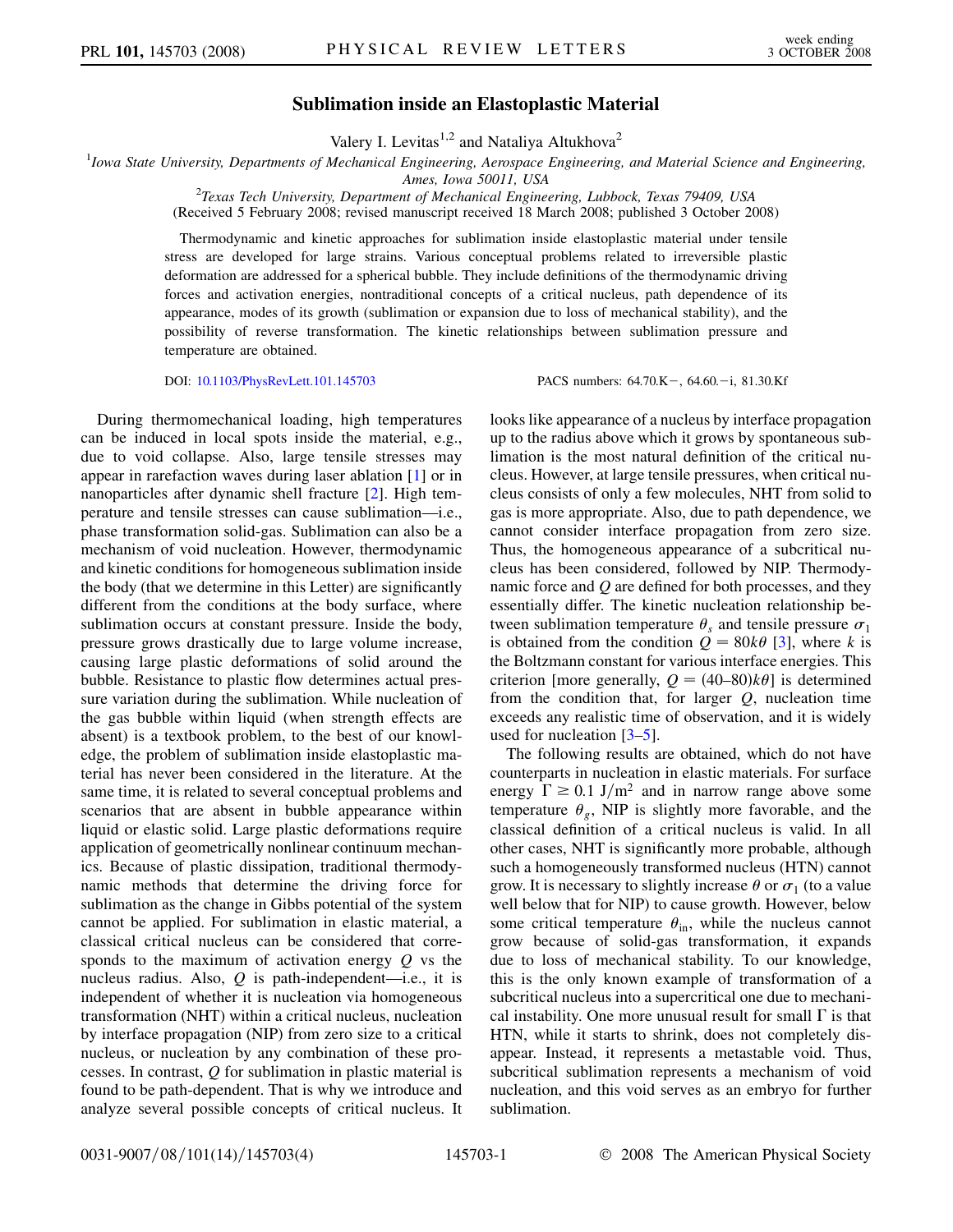While we consider homogeneous nucleation in defectfree nanovolumes of material, the effect of defects can be taken into account as the next approximation. We understand that operating with thermodynamic functions far from equilibrium and using a continuum concept at nanoscale can be questioned. However, these assumptions are routinely used in the classical nucleation theory, and our goal is to conceptually advance this theory for the case with plastic deformation, dissipation, and irreversibility in the simplest way. Because the results of the application of classical nucleation theory are in good correspondence with experiments involving the defect-free case (e.g., for martensitic phase transformations [4] and cavitation [6]), and because they are widely used for analysis of nucleation at the nanoscale (e.g., for melting [7]), we expect that our generalization of this theory will be a good approximation of reality as well. There are many other examples in which the continuum thermodynamic approach works surprisingly well even beyond its expected limit of small-scale applicability.

A general thermodynamic and kinetic theory of solidsolid phase transformations in inelastic materials was developed in  $[5,8,9]$  and was applied to solve a number of problems (see review [5]). In this Letter, a new thermodynamic and kinetic approach for sublimation inside elastoplastic material is developed as a modification of the theory [5,8,9]. The key point of the theory in  $[5,8,9]$  is that the driving force for the phase transition in plastic materials is equal to the dissipation due to only the phase transformation during the entire transformation in the nucleus for NHT or at the moving interface for NIP; they will be used here as well [Eqs.  $(1)$  $(1)$  and  $(7)$ ]. Detailed treatment of NIP, taking into account the constitutive equations of gas (instead of solid), analytical treatment of large plastic deformations, and the combination of our approach for phase transformations in plastic materials and classical nucleation theory are contributions of the current Letter.

The total dissipation during the NHT,  $X_h$ , can be determined based on the second law of thermodynamics:  $X_h$  =  $X_vV_s - \Gamma S$ , where  $V_s$  is the volume of transformed solid;  $S = 4\pi r^2$  is the surface of the gas bubble;  $\Gamma$  is the solid-gas interface energy;

$$
X_v = -W - \rho_s \Delta \psi \tag{1}
$$

<span id="page-1-0"></span>with W representing mechanical work and  $\rho$  being the mass density;  $\Delta \psi = \psi_g - \psi_s$ , where  $\psi$  is the Helmholtz<br>free energy and g and s represent the gas and solid. An free energy and  $g$  and  $s$  represent the gas and solid. An activation energy is defined as  $Q = -\min X_h$  with respect to  $V_s$ . For elastic material,  $X_v$  and Q coincide with the energy change in a system and maximum energy of the nucleus, respectively—i.e., with classical definitions.

Then for HTN, the volume of transformed solid and the activation energy corresponding to  $minX_h$ , and the equilibrium condition at the interface are

<span id="page-1-2"></span>
$$
V_c = (32\pi a^2 \Gamma^3)/(3X_v^3); \quad Q = 16\pi a^2 \Gamma^3/(3X_v^2) = 80k\theta;
$$
\n(2)

$$
p_g = \sigma_r + 2\Gamma/r,\tag{3}
$$

<span id="page-1-3"></span>where  $a = V/V_s$ ,  $p_g$  is the gas pressure and  $\sigma_r$  is the radial stress in solid at the interface. Solution to the large-strain problem is [10]

$$
\sigma_r = -\sigma_1 + \frac{2}{3}\sigma_y \Big\{ 1 + \ln \Big[ \frac{K}{\beta \sigma_y} \Big( 1 - \frac{1}{a} \Big) \Big] \Big\}, \qquad (4)
$$

where  $\beta = \frac{1 - \nu}{1 - 2\nu}$ ,  $\nu$  is the Poison's ratio, K is the bulk<br>modulus and  $\sigma$  is the vield strength. The von Mises modulus, and  $\sigma_y$  is the yield strength. The von Mises plasticity condition,  $\sigma_{\phi} - \sigma_{r} = \sigma_{y}$ , was used, where  $\sigma_{\phi}$ is the circumferential stress. In comparison with  $[10]$ , we added internal pressure and neglected elastic strains (to obtain an analytical solution). Then, we evaluate mechanical work

$$
W = \int_{a_1}^{a} \sigma_r da
$$
  
= -(a - a<sub>1</sub>) $\sigma_1$  +  $\frac{2}{3}$  $\sigma_y$   $\left[ (a - a_1) + \ln \left( \frac{\varepsilon_1}{\varepsilon} \right) + a \ln \left( \frac{\varepsilon K}{a \beta \sigma_y} \right) - a_1 \ln \left( \frac{\varepsilon_1 K}{a_1 \beta \sigma_y} \right) \right]$ , (5)

where  $a_1 = 1/[1 - \beta \sigma_y/(eK)]$  is introduced to avoid sin-<br>qularity in  $\sigma$ , due to neglected elastic strains and is detergularity in  $\sigma_r$  due to neglected elastic strains and is determined from the condition that before sublimation  $\sigma_r = -\sigma_1$ ,  $\varepsilon = a - 1$ , and  $\varepsilon_1 = a_1 - 1$ . We consider an ideal gas and use ideal gas and use

<span id="page-1-1"></span>
$$
p_g = \rho R\theta / Ma, \quad \psi_g = \psi_g^{\theta} - \frac{R\theta}{M} \ln \left( \frac{p_0}{p_g} \right) - \frac{R\theta}{M} \ln \left( \frac{\theta}{\theta_0} \right),
$$

$$
\psi_s = \psi_s^{\theta} + \frac{\sigma_1^2}{2K\rho_s},\tag{6}
$$

where  $\theta_0$  and  $p_0$  are the reference temperature and pressure,  $M$  is the molecular mass,  $R$  is the gas constant, and  $\psi^{\theta}$  is the thermal part of free energy per unit mass. We assume that  $\Delta \psi^{\theta} = \Delta \psi^{\theta}_{0} - \Delta s (\theta - \theta_{0})$ , where  $\Delta s$  is the jump in entropy. jump in entropy.

Thus, the complete system includes Eqs.  $(1)$  $(1)$ – $(6)$  $(6)$ . To find the  $\theta_s - \sigma_1$  relation for HTN, the following steps are<br>taken. For prescribed  $\theta_s$  and a number of values of  $\sigma_s$ taken. For prescribed  $\theta_s$  and a number of values of  $\sigma_1$ ,<br>substituting the radius of the solid UTN  $r_a = (3V/(4-\mu)^3)$ substituting the radius of the solid HTN  $r_{sc} = (3V_c/4\pi)^{1/3}$ <br>in the equilibrium Eq. (3), we can find the relationships in the equilibrium Eq.  $(3)$  $(3)$  $(3)$ , we can find the relationships  $a(\sigma_1)$  and  $X_v[a(\sigma_1)]$ . Substituting them into Eq. (2) for Q,<br>the stress  $\sigma$ , can be found. Then, the radius of the HTN r. the stress  $\sigma_1$  can be found. Then, the radius of the HTN  $r_{sc}$ <br>is found. We check whether  $r \geq r$ , where r, is the is found. We check whether  $r_{sc} > r_m$ , where  $r_m$  is the minimal radius for which  $V$  contains enough molecules to talk about gas. Otherwise, we use  $r_{sc} = r_m$  and repeat the same procedure. We also check  $a > a_1 + \delta$ , where  $\delta$  is a small number (we used  $\delta = 10^{-5}$ ). In the opposite case, we neglect deformation of  $V_h$  and use  $W = 0$  and  $a = 1$ .

After HTN is found, we check its mechanical stability  $p_g(a) < \sigma_r + \frac{2\Gamma}{r_{sc}a^{1/3}}$  for the prescribed  $r_{sc}$ . We also check whether it can grow or will shrink via interface propagation (see below).

For NIP, the total system includes Eqs.  $(3)$ ,  $(4)$  $(4)$ , and  $(6)$  $(6)$ , (excluding  $\psi_s$ ), and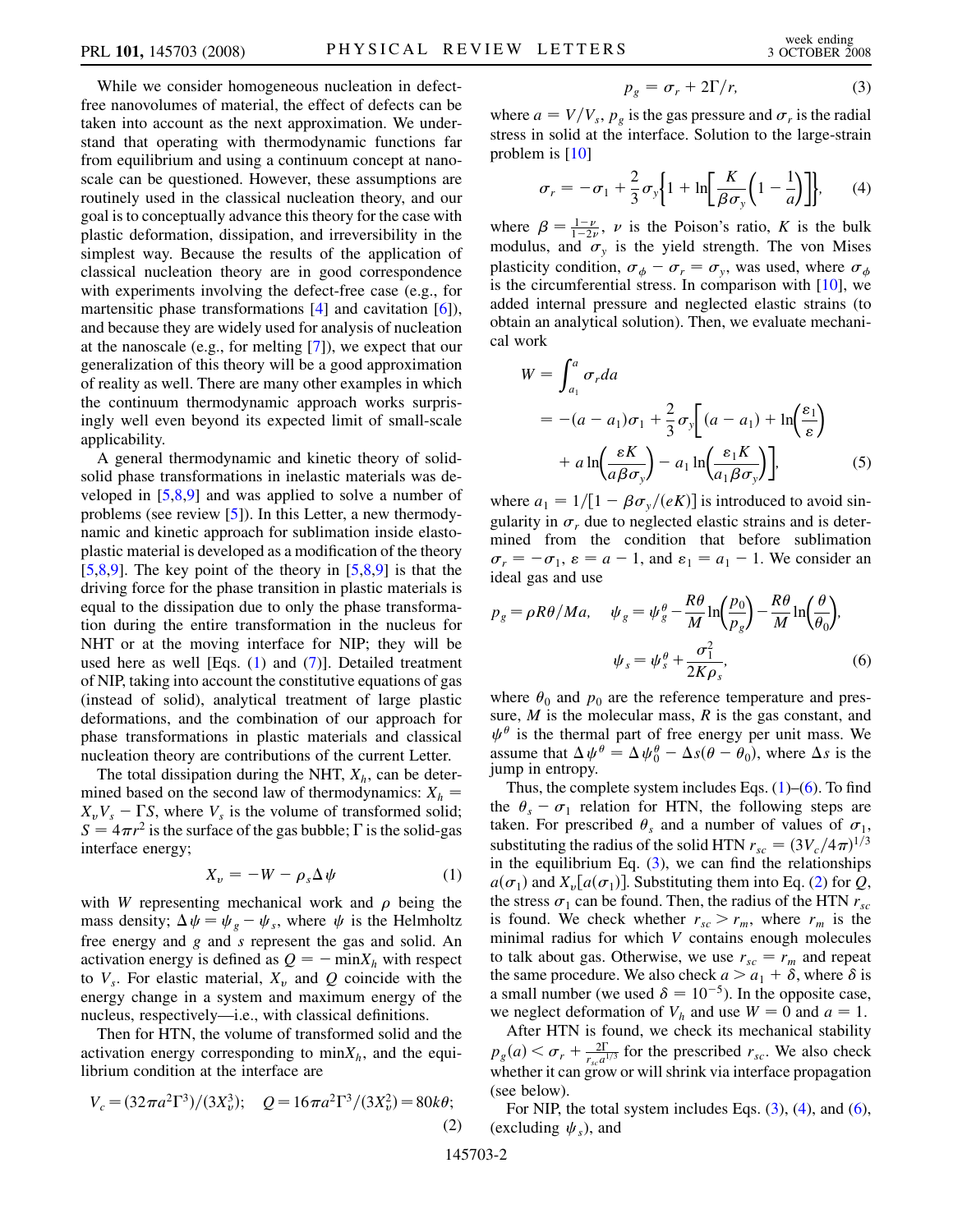<span id="page-2-1"></span>
$$
X_{\Sigma} = -p_g(1/\rho_g - 1/\rho_s) - \Delta \psi - 2\Gamma/(\rho_s r); \quad (7)
$$

<span id="page-2-0"></span>
$$
\psi_s = \psi_s^{\theta} + \frac{1}{\rho_s} \left( \frac{1}{18 \text{ K}} (3\sigma_r + 2\sigma_y)^2 + \frac{1}{6\mu} \sigma_y^2 \right); \qquad (8)
$$

$$
Q = Q_0 - \int_{m_m}^{m_c} X_{\Sigma} dm = 80k\theta. \tag{9}
$$

Here,  $X_{\Sigma}$  is the driving force for interface propagation [5], which has the same form as for elastic materials;  $\psi_s$  takes into account the elastic energy at the point near the interface, where  $\sigma_{\phi} = \sigma_r + \sigma_y$ ,  $\mu$  is the shear modulus,  $Q_0$  is<br>the estimation energy for NHT of the hubble with  $x = r$ . the activation energy for NHT of the bubble with  $r_s = r_m$ and mass  $m_m$  (calculated as described above), and  $dm =$  $\rho_s v 4\pi r^2 dt$  is the mass covered during time dt by the interface moving with the velocity v. The condition  $X_{\Sigma}$  = 0 determines the radius of the critical gaseous nucleus  $r_c$ with the mass  $m_c$ : for  $r > r_c$ , we have  $X_{\Sigma} > 0$ , and the nucleus will grow. For prescribed  $\theta_s$  and a number of values of  $\sigma_1$ , we express  $r_c(a)$  from Eq. [\(3](#page-1-2)) and substitute<br>in Eq. (7) Then, the stress  $\sigma_c$  can be found from Eq. (9) in Eq. (7). Then, the stress  $\sigma_1$  can be found from Eq. ([9\)](#page-2-0), which determines  $r_1$  and  $r_2$ which determines  $r_{sc}$  and  $r_c$ .

Calculations were produced for the following data (which are close to the data for energetic crystal HMX, if known):  $\theta_0 = 298.15$  K,  $p_0 = 1$  bar,  $\Delta s = 1.031$  J/K kg,<br> $\Delta u l_0^{\theta} = 379.515$  J/g reference mass density of gas  $\rho_0 =$  $10.1 \times 10^{-3}$  g/cm<sup>3</sup> and solid  $\rho_s = 1.71$  g/cm<sup>3</sup>,  $M = 250.151$  kg/mol  $K = 15$  GPa  $\sigma_r = 2.6$  MPa and  $r_r = 1$  $\psi_0^{\theta} = 379.515 \text{ J/g}$ , reference mass density of gas  $\rho_{0g} = 0.1 \times 10^{-3} \text{ g/cm}^3$  and solid  $\rho_{0g} = 1.71 \text{ g/cm}^3$   $M =$ 250.151 kg/mol,  $K = 15$  GPa,  $\sigma_y = 2.6$  MPa, and  $r_m =$ 



0:3 nm. Sublimation temperature and pressure are divided by  $\theta_t = 784.12$  K (defined from  $X_y = 0$  at  $\sigma_1 = 0$ ) and  $\sigma_2 = 15.77$  MPa (pressure for unlimited plastic expan- $\sigma_m = 15.77$  MPa (pressure for unlimited plastic expansion of the cavity for  $\Gamma = 0$  see below) respectively sion of the cavity for  $\Gamma = 0$ , see below), respectively.

The relationships  $\theta_s - \sigma_1$  for NHT are shown in Fig. 1. We focus on the  $\Gamma$  smaller than typical equilibrium values for a solid-gas interface of 1 J/m<sup>2</sup>. It is known from the phase-field theory of phase transformation that surface energy decreases with the growing driving force for transformation and approaches zero when the parent phase completely loses its thermodynamic stability.

There are two main regions on the curves in Fig. 1. At high temperature and low pressure, sublimation temperature is practically independent of  $\sigma_1$  because the change in volume is very small and  $\sigma_1$  does not contribute to the volume is very small and  $\sigma_1$  does not contribute to the<br>driving force. At lower temperature and bigher  $\sigma_1$  subdriving force. At lower temperature and higher  $\sigma_1$ , sub-<br>limation temperature is strongly reduced with the growth limation temperature is strongly reduced with the growth of  $\sigma_1$ , and for small  $\Gamma$ , this reduction is drastic. The main<br>reason for a strong effect of  $\sigma_1$  is that an external pressure reason for a strong effect of  $\sigma_1$  is that an external pressure<br>(for neglected  $\Gamma$ ) reaches the maximum possible plastic (for neglected  $\Gamma$ ) reaches the maximum possible plastic



FIG. 1. Relationships between sublimation temperature  $\theta_s$  and tensile pressure  $\sigma_1$  for NHT for various surface energies (shown<br>near curves) (in  $I/m^2$ ). Below temperature  $\theta$ , radius of nucleus near curves) (in J/m<sup>2</sup>). Below temperature  $\theta_m$ , radius of nucleus  $r_{sc} = r_m$ . Below temperature  $\theta_{\text{in}}$ , the nucleus is mechanically unstable and expands spontaneously. Above temperature  $\theta_r$ , deformation of the nucleus is negligible. Above temperature  $\theta_g$  (for  $\Gamma \ge 0.1$ ), NIP is slightly kinetically favorable than<br>NHT (see Fig. 2), Doshed lines are for NIP NHT (see Fig. 2). Dashed lines are for NIP.

FIG. 2. Relationships between sublimation temperature  $\theta_s$  and tensile pressure  $\sigma_1$  for NIP (dashed line) and for NHT (solid<br>line) for  $\Gamma = 0.01$  (a)  $\Gamma = 0.05$  (b) and  $\Gamma = 0.12$  (c) For NHT line) for  $\Gamma = 0.01$  (a),  $\Gamma = 0.05$  (b), and  $\Gamma = 0.12$ . (c) For NHT and above temperature  $\theta_{\text{in}}$ , nucleus cannot grow after appearance. Parameters have to be increased to value corresponding to dotted line for spontaneous nucleus growth.